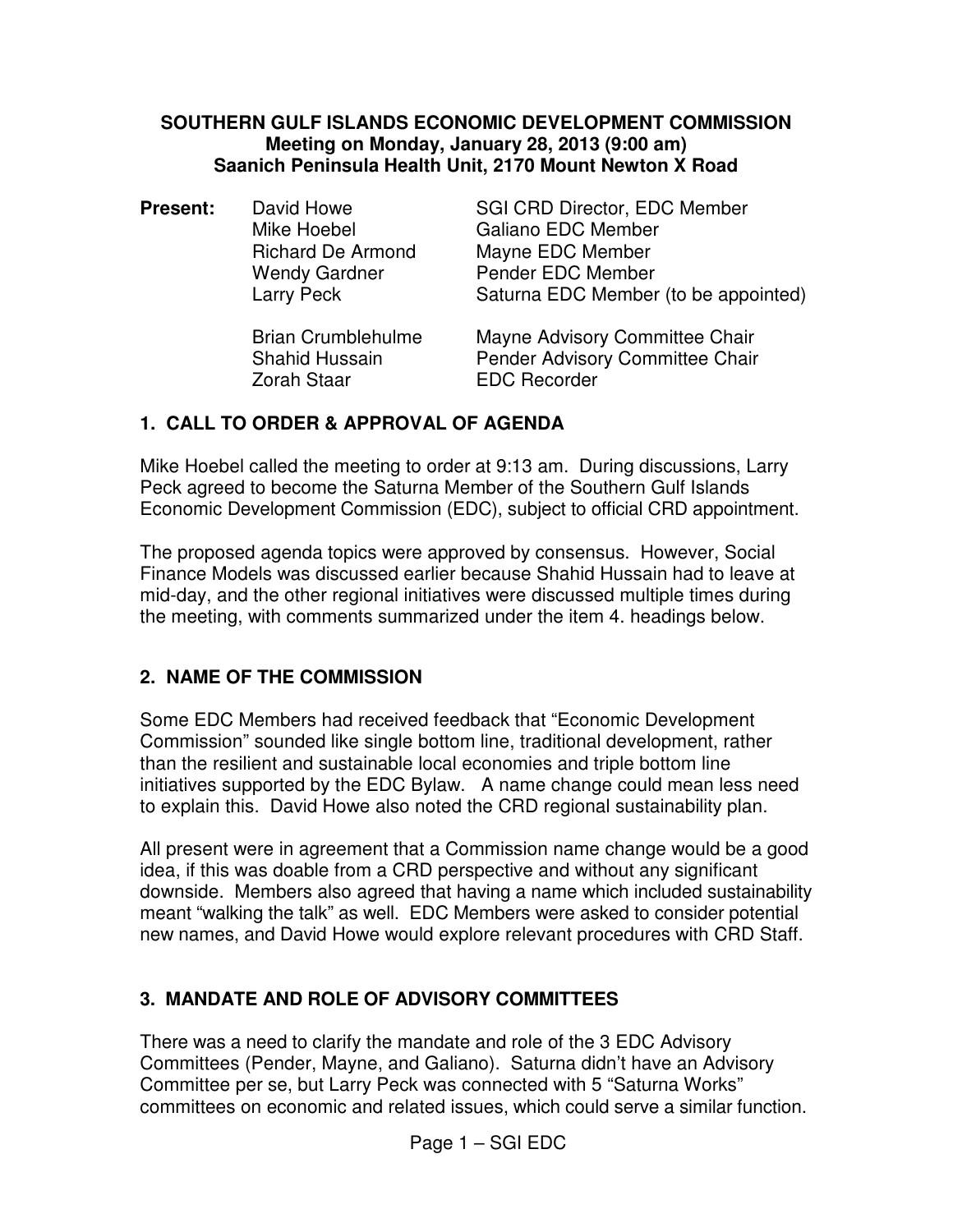The EDC originating Bylaw No. 3803 provided as follows at section 3 (b): "Advisory Groups may be established for each of Galiano Island, Mayne Island, Saturna Island, and Pender Island. These groups will work in collaboration with their respective Commission member to help deliver the Commission's mandate".

Chair Shahid Hussain had drafted proposed terms of reference for the Pender Advisory Committee, which Brian Crumblehulme then adapted for the Mayne Advisory Committee. These draft documents had not yet been emailed to all EDC members, but Hussain mentioned that the Pender document included the following proposed roles for the Advisory Committee (summarized):

- assisting in the implementation of the EDC's regional initiatives;
- identifying and facilitating the implementation of local sustainable, triple bottom line initiatives, which might be unique to an island, and for which there was no expectation of CRD staff or resources; and
- facilitating some local initiatives to become regional, if appropriate.

SGI Director David Howe made comments including the following:

- Howe had understood that the EDC Advisory Committees would focus on supporting the EDC's regional initiatives, to help get their islands behind these initiatives, and to facilitate them being funded and implemented;
- these 6 regional initiatives (see item 4. below) involved infrastructure and other essentials which could benefit all the islands, and which might lead to tax dollar funding in the form of Gas Tax grants, referenda to create a new service, and/or other government infrastructure funding;
- many local initiatives discussed by the Advisory Committees were business opportunities that didn't need or wouldn't be eligible for tax dollar funding, and to assist these initiatives (e.g. by drafting business plans for them) wasn't what was envisioned for the EDC Advisory Committees;
- social finance and investment wasn't really available to us yet (e.g. from a Community Economic Development Fund to be established, or from the new Community Contributions Company not yet supported by regulations);
- it was very important for the Advisory Committees to focus their available energies on initiatives that could be funded and produce effective results within a reasonable time, and not to create undue expectations;
- the local initiatives of greatest use to the EDC at this time were those that could be brought within the umbrella of one of the existing regional initiatives, and were therefore more likely to be fundable and supported;
- to add a new EDC regional initiative, we'd need to remove an existing one.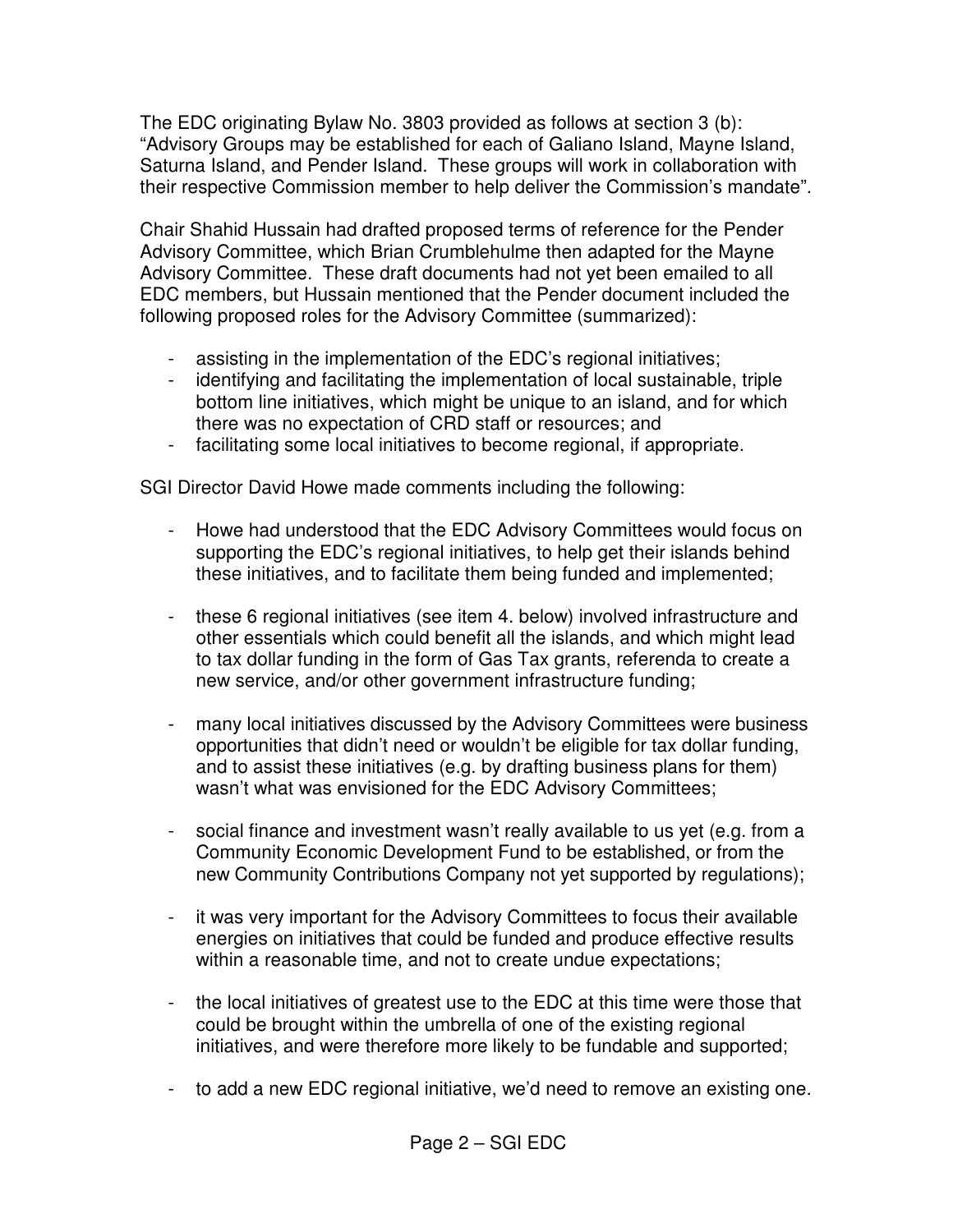Those present discussed the foregoing description of the Advisory Committee mandate and role, which was different than some had thought.

Mike Hoebel wanted the Advisory Committees to "straddle" the regional and local initiatives. Wendy Gardner noted the limited time and resources of Advisory Committee members, and the shifting membership of the Pender group. Richard De Armond said that the Advisory Committees could "bridge" the regional and local initiatives, but that local ideas which came under regional initiatives were more likely to come to the top.

David Howe suggested that the Advisory Committees provide a mandate document to the EDC, regarding supporting regional initiatives while pursuing local options. The networking at Advisory Committee meetings was resulting in all kinds of cross-pollination and exciting possibilities. However, Howe said that it was important for the EDC Members from each island to ensure that the Advisory Committees were thinking regionally. It was also important to find "champions" for each regional initiative (hopefully dispersed over all 4 islands).

Finally, most of the people on the EDC and Advisory Committees were over age 50. We needed to engage younger residents and families in this process of new sustainable development, to listen to their needs and help them stay here.

## **4. UPDATES ON REGIONAL INITIATIVES**

**Note:** During the discussions that followed, Wendy Gardner agreed to take responsibility for overseeing EDC Communications, and the other EDC Members agreed to act as overseers to keep track of progress on particular EDC regional initiatives (e.g. report on work being done by "champions" and others), as follows:

Social Finance David Howe Transportation Richard De Armond Experience the Gulf Islands Mike Hoebel Broadband Infrastructure Mike Hoebel Education **Larry Peck** Resource Inventory **Larry Peck** Communications Wendy Gardner

- **a) Social Finance:** There were related updates and comments as follows:
- BC's new Community Contributions Company did not yet have regulations, so it was not operational as a hybrid vehicle for social finance;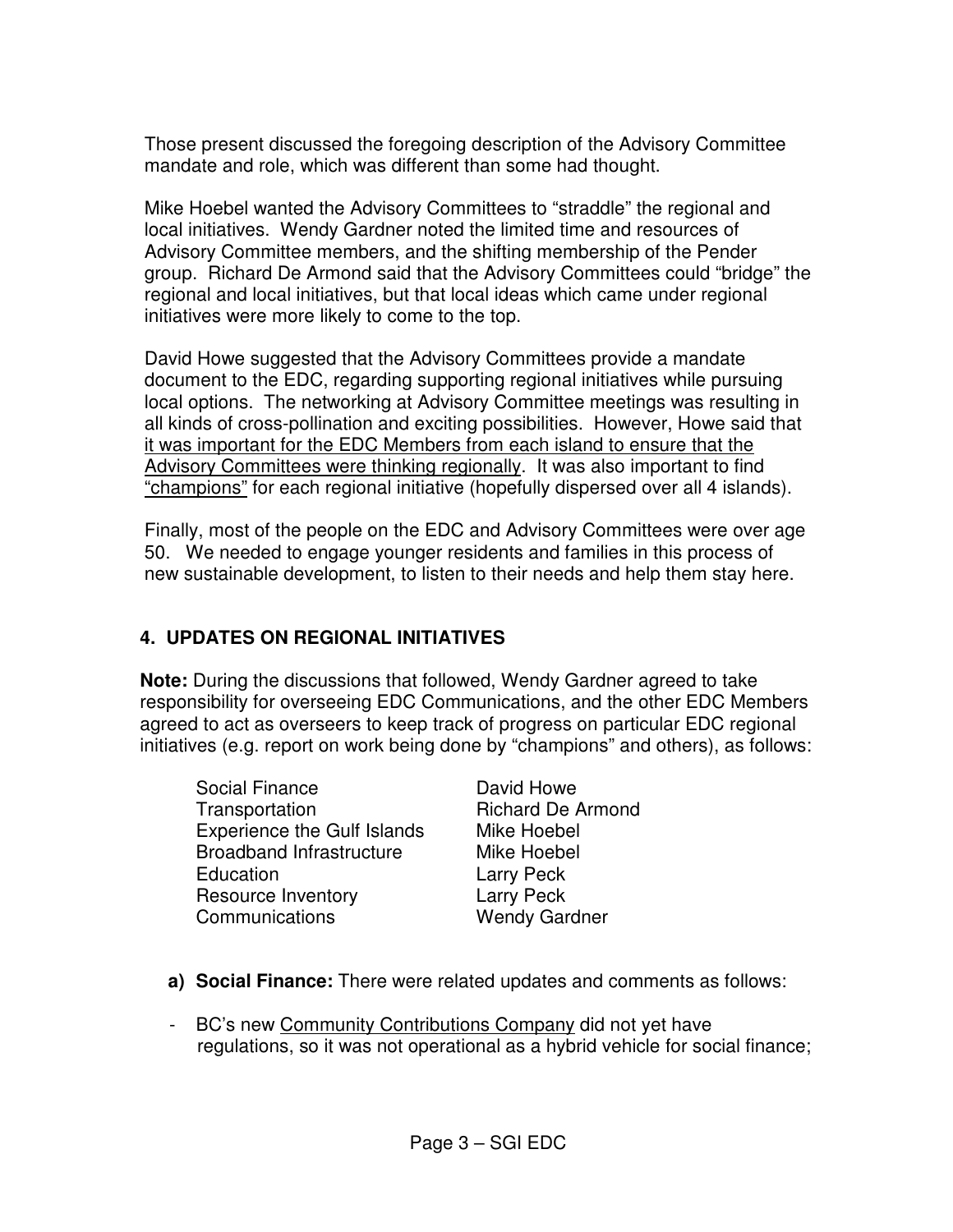- Vancity Resilient Capital Fund had facilitated the Galiano Learning Centre land purchase, but it did not appear that they were interested (generally) in targeting Gulf Island investments back to support island enterprises;
- Community Social Planning Council of Victoria had developed a new Community Economic Development Investment Fund, but it didn't have any money yet, so Gulf Islands might as well create our own fund, to facilitate island residents shifting to local investment (see more below);
- a new Southern Gulf Islands Development Fund (by whatever name) would need to have regional diversification, and meet a number of complex regulatory requirements; we'd also need to find a "champion" and others with the knowledge, credentials, and time to initiate the fund and then personally facilitate island people moving their investments into it; plus the fund would need to make money! (through loans or equity investments in local enterprises), in order to create returns for fund investors;
- Stephen Whipp said that investors interested in values-based investing had trouble finding "real stuff" to invest in, and were willing to take a lesser rate of return when they did (especially if it involved their own community);
- David Howe suggested asking Stephen Whipp to do a series of valuesbased investing workshops for our island citizens (explaining the economic, social, and environmental benefits, and various options);
- Note: Shahid Hussain had to leave the meeting at 12:06 pm.
- another source of social finance was increased local buying, to shift offisland shopping and create everyday investment in island businesses (Galiano and Mayne Chambers of Commerce very active on this; Saturna struggling the most, with one store, B & B's closing, people leaving); EDC could help by facilitating a joint local buying and local investment initiative;
- finally, David Howe noted that Island Savings had opened 500 new Pender accounts, and Colin Nichol of their Financial Planning Division was willing to discuss potentially helping the Gulf Islands set up a vehicle for social finance (such as an investment fund – David Howe to follow up).
- **b) Transportation Planning (including on-island transit):** This was the inter-island and on-island regional EDC initiative already funded by part of a Gas Tax planning grant, and which supported "Experience the Gulf Islands" and also went beyond it. There were related comments as follows:
- many former links between our islands were "broken" or no longer existing (e.g. the various boats that used to move people and materials between us), or these links were impaired (e.g. current state of community docks);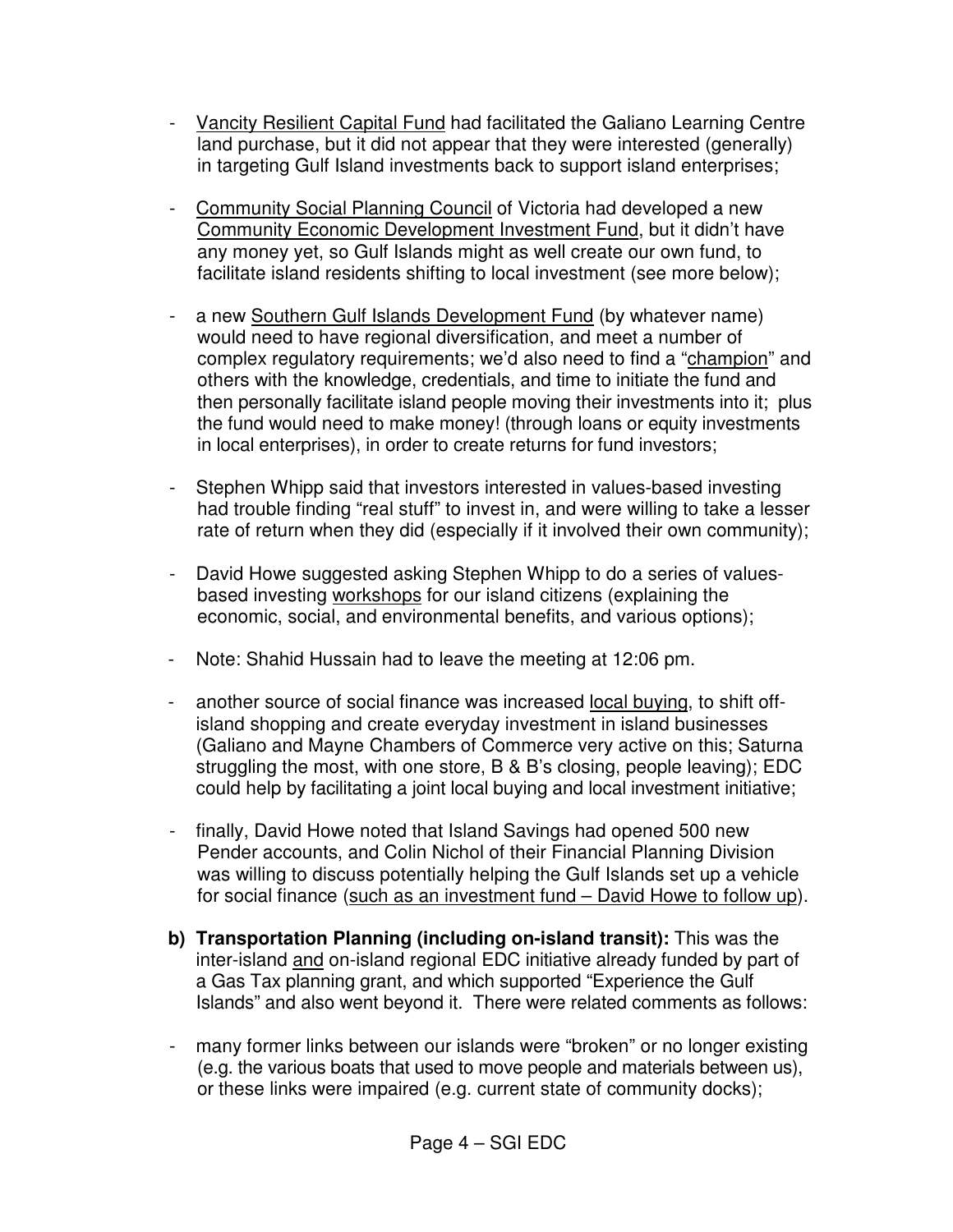- Larry Peck had proposed more use of the Gulf Islands Water Taxi, which had 3 under-utilized 40-passenger boats, mostly used for school, and which could do more with some initial subsidization (David Howe said let's explore using these taxis as inter-island passenger/bike carriers, which would require scheduling and government support, e.g. a champion could initiate a Gas Tax request, and then the system could expand?);
- we could also arrange for island buses to meet the water taxis, e.g. David Howe said the Pender private bus owner was interested in cooperating with other Penderites who'd proposed a seniors / community bus, and it would be even better to do a regional version of this (funding more likely);
- two key aspects of inter-island transportation were **ferries** and **docks**, and progress here involved going to people who could write the cheques, i.e. from the provincial government (note: CRD not currently offering additional investment to improve community dock infrastructure);
- there was a big downside to putting energy into seeking more provincial subsidies to reduce ferry fares, because people taking ferries to shop (and not considering all the costs) were part of what was killing our businesses.
- **c) Experience the Gulf Islands:** ETGI Coordinator Ed Andrusiak was willing to handle trail issues, but the other transportation aspects of "Experience the Gulf Islands" were a separate EDC regional initiative (see b. above). There were comments about Experience the Gulf Islands as follows:
- this initiative had initial funding from a Gas Tax planning grant (see b. above), but CRD Parks has yet to come up with their requirements for hiring a Planner, which could delay funding until March;

**Moved by Richard De Armond, seconded by Mike Hoebel**, that the Economic Development Commission approves in principle advancing EDC funds to the Experience the Gulf Islands initiative (on an interim basis). **CARRIED**

- there had been initial Experience the Gulf Islands presentation meetings on all islands except Saturna (coming soon), and a major March meeting was being planned, to involve all interested stakeholders;
- on Mayne there had been various committees working on aspects such as Points of Interest, Island History, and Island Lifestyle, and on Pender there was a trails-oriented meeting to occur later this week.
- **d) Broadband Infrastructure Improvements:** It was noted that Mayne and Galiano were the islands most significantly needing expansion of broadband infrastructure. There were related comments as follows: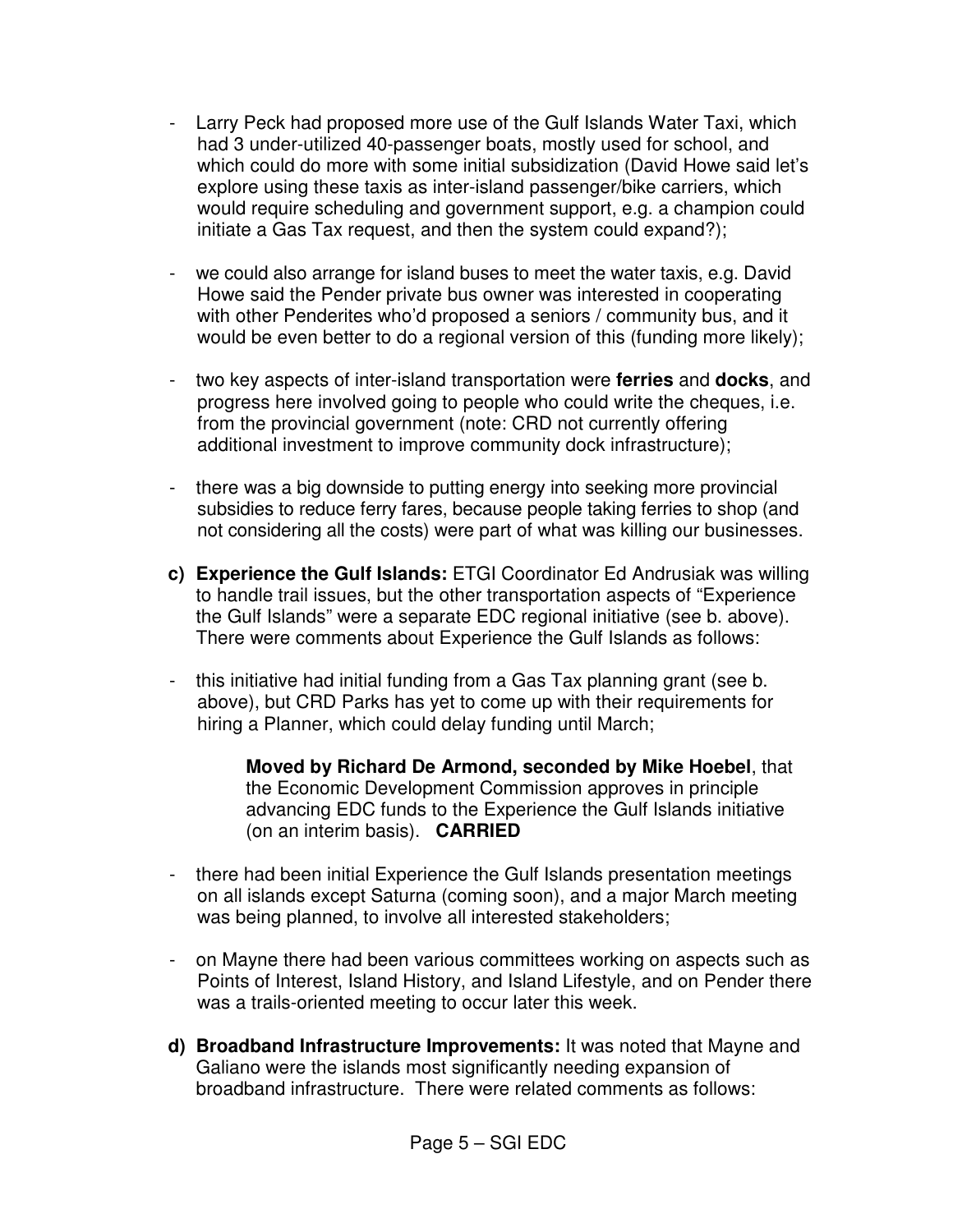- Mayne and Galiano had held meetings to consider various broadband options, and the CRD recently did a related report (with inaccuracies), but the core issue was finding \$150,000 to pay for the required switches;
- a potential local broadband provider wanted capital up front and a guaranteed income stream (so Shaw and Telus wouldn't grab customers), and he also did not appear interested in a hybrid company or co-op model;
- David Howe reported on the latest communications with Shaw and Telus, who suggested that with the very small number of people on Mayne and Galiano, there was not the scale and potential economic benefit required for new broadband infrastructure (but some nodes might be possible);
- also, Telus was given \$65 million of provincial funding to extend broadband to rural communities, so Howe planned to advocate with Telus and also at the political level, to have this funding benefit Mayne and Galiano (especially since our sensitive environments limited industrial options, and Mayne and Galiano had worse internet than most rural areas);
- Larry Peck described the Saturna.net Co-op's high speed internet service, developed with two \$50,000 grants and hard work, and now being upgraded.
- **e) Education Initiative:** This was the EDC regional initiative to create the Southern Gulf Islands as an education destination, e.g. for visitors and new residents to be drawn here. It was somewhat on the "back burner" at the moment. There were related comments as follows:
- Larry Peck mentioned the proposed Saturna Education/Research Centre, which could potentially fit within this regional initiative (suggested to talk to Galiano Conservancy about their education centre);
- Richard De Armond suggested including "distributed" learning (e.g. packages?), and marketing as the Gulf Islands (not individually);
- education would be a "clean" industry for our islands (i.e. creating economic activity without damaging our sensitive environments).
- f) **Resource Inventory:** David Howe and others had suggested the need to do an inventory of our island resources, strengths, weaknesses, etc. Former CRD Director Ken Hancock had suggested a 4-T Benchmarking analysis of our Technology, Talent, Tolerance, and Territory Assets (based on Richard Florida's framework regarding the rise of Cultural Creatives, who might be common here). There were other models too. The key was to identify the valuable people and other resources that we already had, and the areas where we were lacking something important for sustainable economic development, and therefore needed to create it.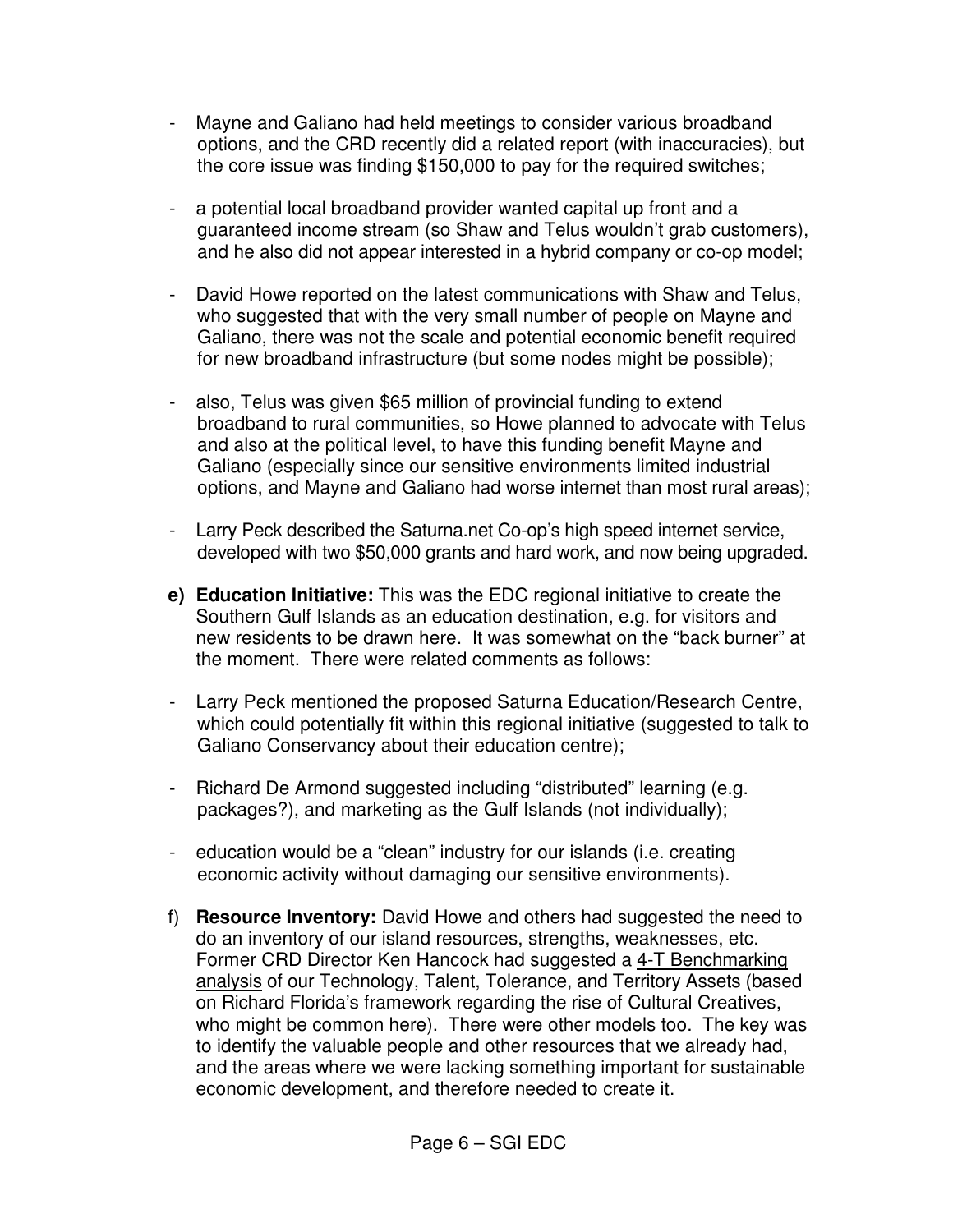# **5. COMMUNITY DOCKS**

See 4.b) above (starting on page 4). David Howe suggested that community docks would move forward as part of an overall inter-island transportation plan.

#### **6. ISLAND COMMUNITY DEVELOPMENT OFFICES**

Prior to the EDC becoming active, Galiano had already established a Community Development office. It was set up by Justin Stephenson and Mike Hoebel as a place that local non-profits and some businesses could pay to use (as scheduled). Now "Experience the Gulf Islands", the EDC, and the Galiano Advisory Committee were operating out of this office, so David Howe had approved paying \$250/month of rent from the ETGI budget. In addition, Pender had the CRD Hope Bay office that could be used for EDC purposes. There was support for funding such offices on all the islands, ideally including space for the local "champions" working on the EDC's other regional initiatives.

> **Moved by Wendy Gardner, seconded by Mike Hoebel**, that the Economic Development Commission allocate up to \$250 per month of available resources (per island) towards rent for 4 EDC/Advisory Committee offices. **CARRIED**

David Howe noted the restriction on using CRD equipment within non-CRD facilities. Mike Hoebel raised the issue of high-quality video conferencing equipment, which David Howe felt could involve the Chambers of Commerce setting up a joint venture with businesses who wanted to pay to use it.

# **7. COMMUNICATIONS PLAN DEVELOPMENT**

There was a need to circulate more information about who was involved with the EDC and Advisory Committees, and what we were doing. There was also some misinformation about the EDC out in our communities. There were perceptions about the EDC moving too slowly, or too quickly and not taking into account enough community feedback. David Howe said that we needed to share good information about the EDC, its regional initiatives, and other activities.

The EDC communications plan could include monthly articles in local newspapers, which was already happening on Galiano (the Active Page) and Mayne (the Mayneliner), and could happen on Pender (Pender Post) and Saturna (Saturna Scribbler). More people could be reached through the regional Island Tides newspaper, but all of this would be facilitated by some funding for the newspapers involved (e.g. paying for column space, or buying an ad that directed the reader to the nearby article about EDC business).